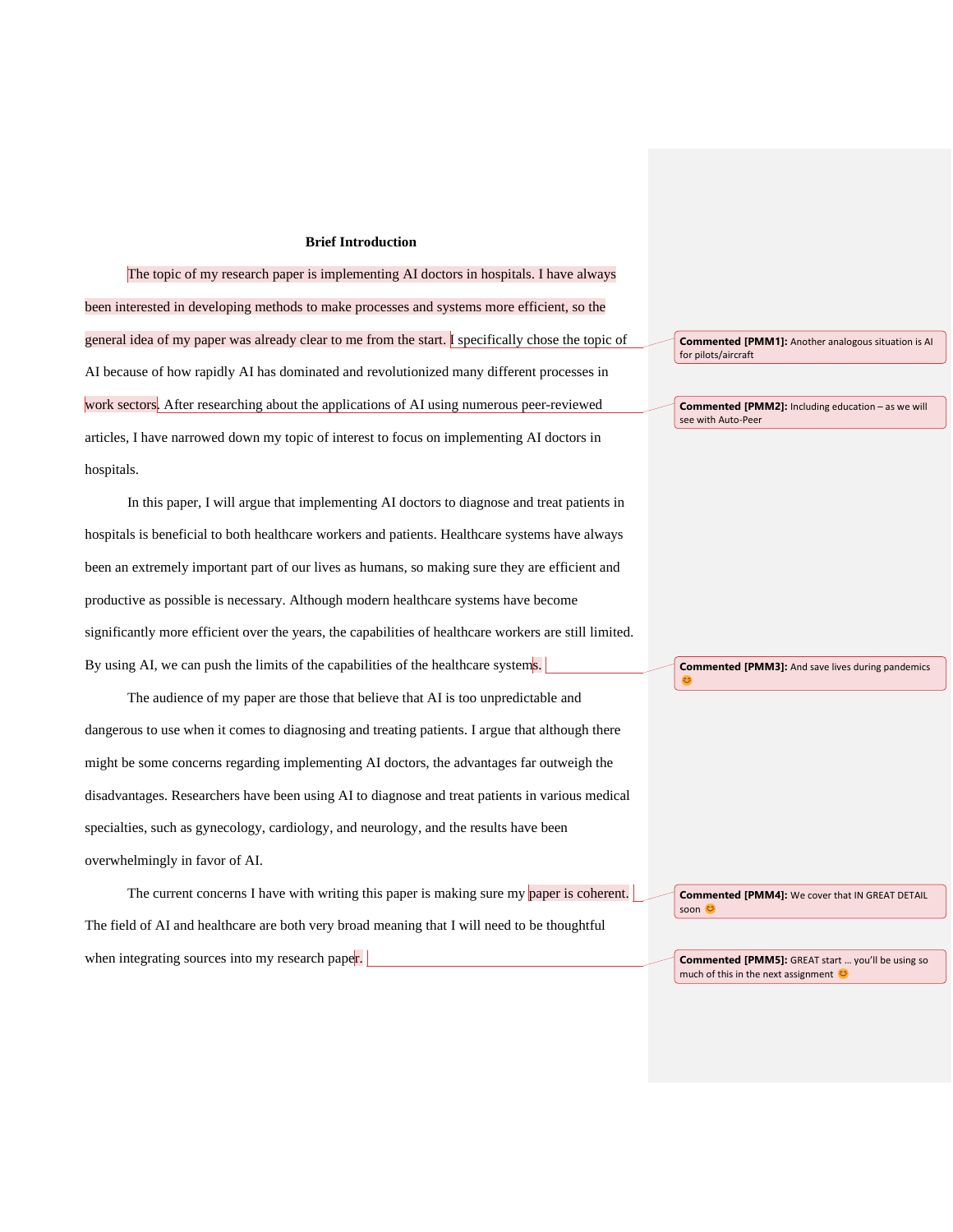## **References**

- Topol E. J. (2019). High-performance medicine: the The convergence of human and artificial intelligence. *Nature medicine*, *25*(1), 44–56.<https://doi.org/10.1038/s41591-018-0300-7>
- Kong, X., Ai, B., Kong, Y., Su, L., Ning, Y., Howard, N., Gong, S., Li, C., Wang, J., Lee, W. T., Wang, J., Kong, Y., Wang, J., & Fang, Y. (2019). Artificial intelligence:  $\frac{A}{A}$  key to relieve China's insufficient and unequally distributed medical resources. *American journal of translational research*, *11*(5), 2632–2640.
- Jiang, F., Jiang, Y., Zhi, H., Dong, Y., Li, H., Ma, S., Wang, Y., Dong, Q., Shen, H., & Wang, Y. (2017). Artificial intelligence in healthcare<sup>:</sup> : Ppast, present, and future. *Stroke and vascular neurology*, *2*(4), 230–243.<https://doi.org/10.1136/svn-2017-000101>
- Jussupow, Ekaterina & Spohrer, Kai & Heinzl, Armin & Gawlitza, Joshua. (2021). Augmenting Medical Diagnosis Decisions? An Investigation into Physicians' Decision-Making Process with Artificial Intelligence. Information Systems Research. 32. 10.1287/isre.2020.0980.
- Ahuja A. S. (2019). The impact of artificial intelligence in medicine on the future role of the physician. *PeerJ*, *7*, e7702. https://doi.org/10.7717/peerj.7702

## **Planning**

This semester, I am taking a total of five courses: ENG204 (Advanced Academic Writing), MTH104 (Calculus II), PHY102 (Physics II and Lab), CMP120 (Programming I), and NGN111 (Introduction to Statistical Analysis). This plan includes midterm dates and what I will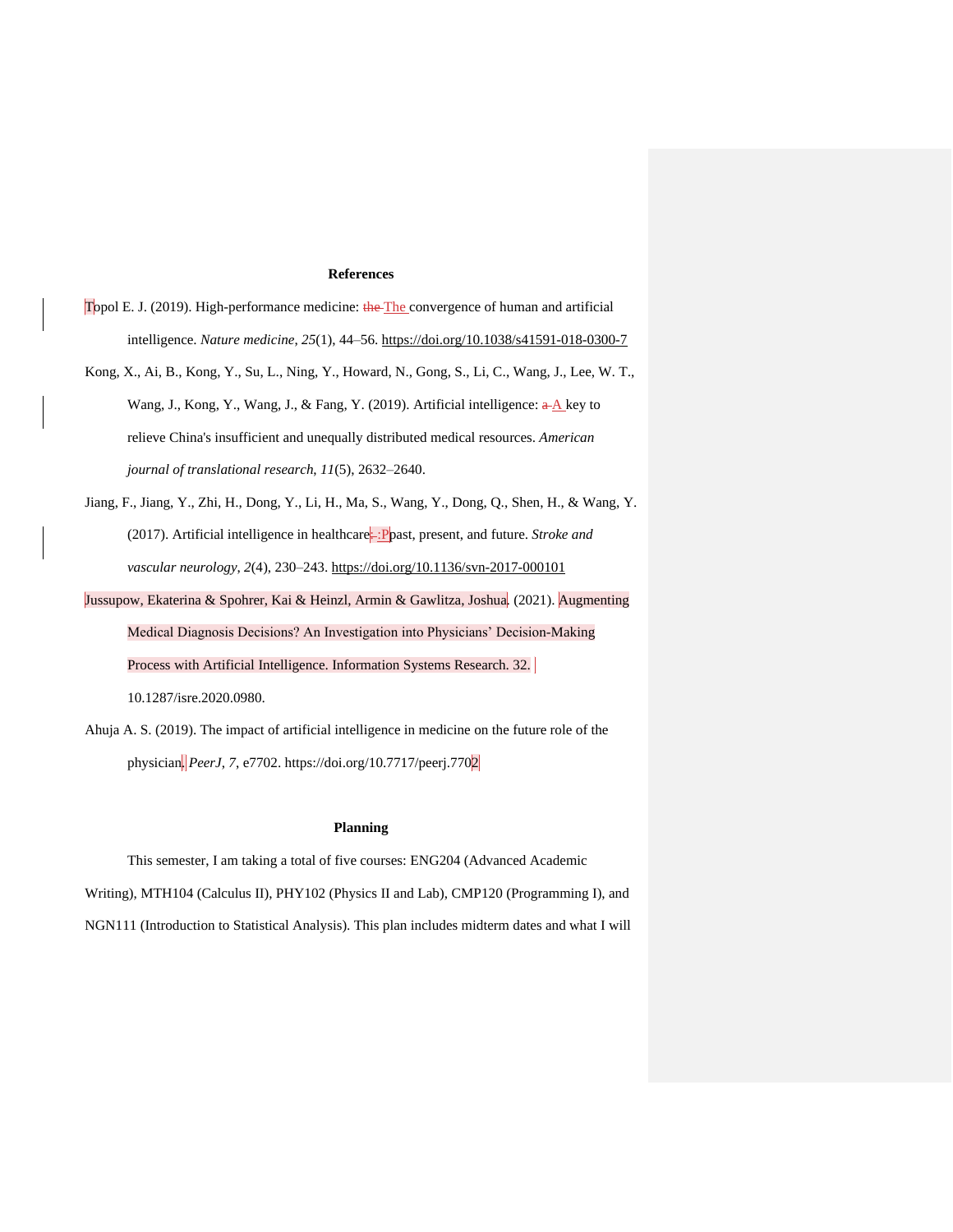be accomplishing that week for this course. I also have weekly quizzes across most of my courses, so I will take those into account when assigning tasks every week.

|        | I will begin searching for sources relevant to my topic and             |
|--------|-------------------------------------------------------------------------|
| Week 4 | summarizing them. I will also organize an outline to determine the      |
|        | structure of the research paper for my proposal.                        |
|        | PHY102 Midterm on Tuesday February 15th                                 |
| Week 5 | This week I will begin writing my research proposal and studying in     |
|        | advance for my upcoming midterms to get ahead. I will also continue     |
|        | to search for sources relevant to my topic.                             |
|        | MTH104 Midterm on Thursday February 24th                                |
| Week 6 | I will use this week to finalize my research proposal, critiquing       |
|        | sources, and begin working on my draft. I have multiple midterms to     |
|        | be studying for so I will not be able to allocate much time to writing  |
|        | my research paper.                                                      |
|        | <b>CMP120 Midterm on Monday February 28th</b>                           |
| Week 7 | This week will be used to continue working on the draft by              |
|        | developing the arguments in the body paragraphs of the paper. I will    |
|        | use the plan I created in my research proposal to organize the order in |
|        | which I will write the paragraphs.                                      |
|        | PHY102 Midterm on Tuesday March 8th                                     |
| Week 8 | This week will be used to link the arguments made in the research       |
|        | paper to the sources collected in earlier weeks.                        |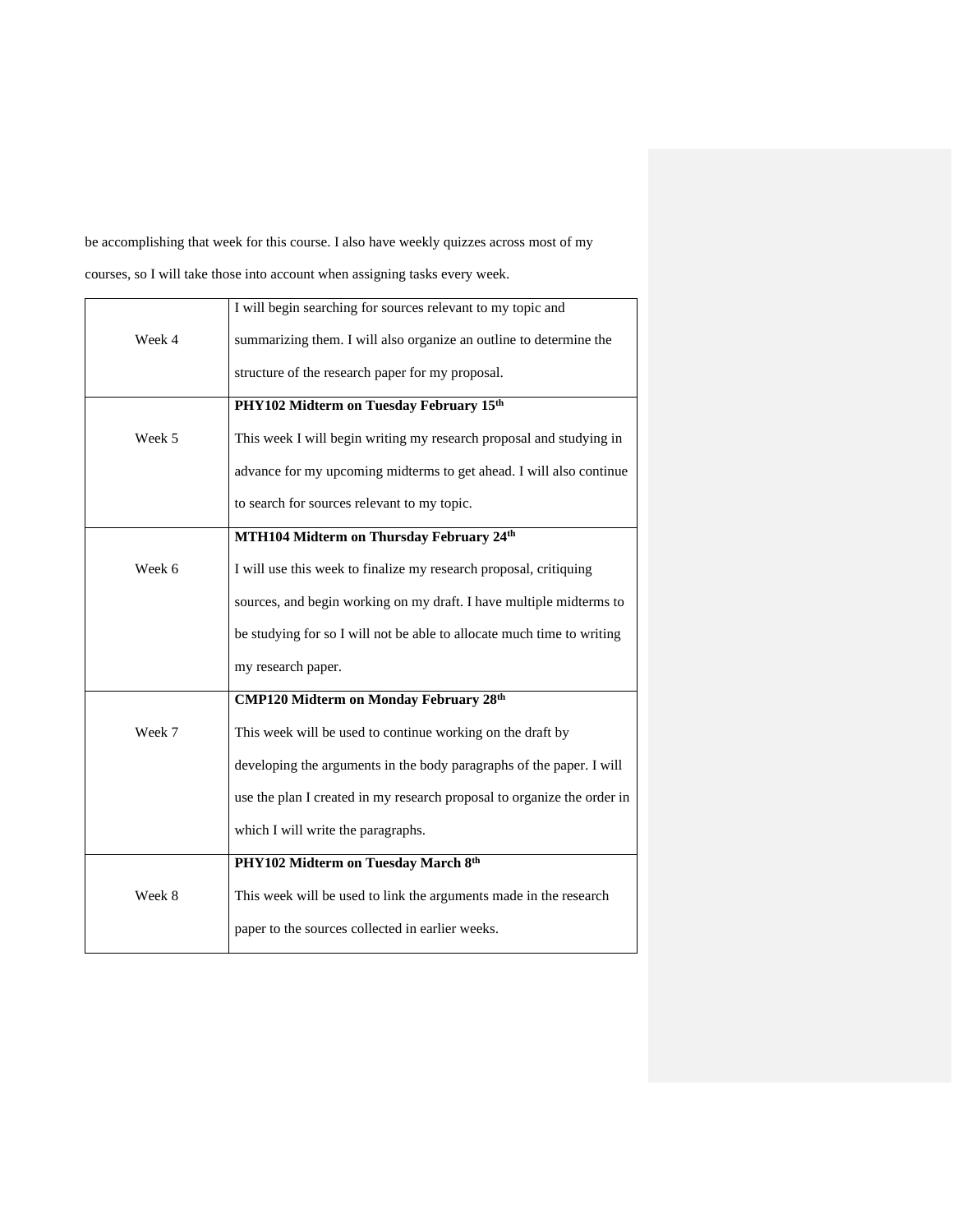|         | I will begin planning the progress report and continuing to work on     |
|---------|-------------------------------------------------------------------------|
| Week 9  | the draft. I will also continue to integrate more sources and consider  |
|         | any comments made from the peer review to improve my paper.             |
|         | NGN 111 Midterm on Tuesday March 22nd                                   |
|         |                                                                         |
| Week 10 | I will continue to work on the progress report and research paper this  |
|         | week.                                                                   |
|         | This week is off due to spring break so I will use this week to try and |
| Week 11 | get ahead in writing the research paper as I have multiple midterms in  |
|         |                                                                         |
|         | the following weeks.                                                    |
|         | I will use this week to continue working on the draft and using the     |
| Week 12 | peer review to revise and edit my draft.                                |
|         |                                                                         |
|         |                                                                         |
|         | MTH104 Midterm on Thursday April 14th                                   |
| Week 13 | PHY102 Midterm on Thursday April 13th                                   |
|         | I have two important midterms this week so I will be unable to spend    |
|         | much time on writing my research paper. I will use this week to         |
|         | revise the main points of my research paper                             |
|         | <b>CMP120 Midterm on Monday April 18th</b>                              |
|         |                                                                         |
| Week 14 | After completing my final midterm of the semester, I will use the rest  |
|         | of the week to finalize my research paper. This week will be spent      |
|         | revising and rereading my paper to check that the paper is coherent. I  |
|         | will also try to meet with the writing center for a final review.       |